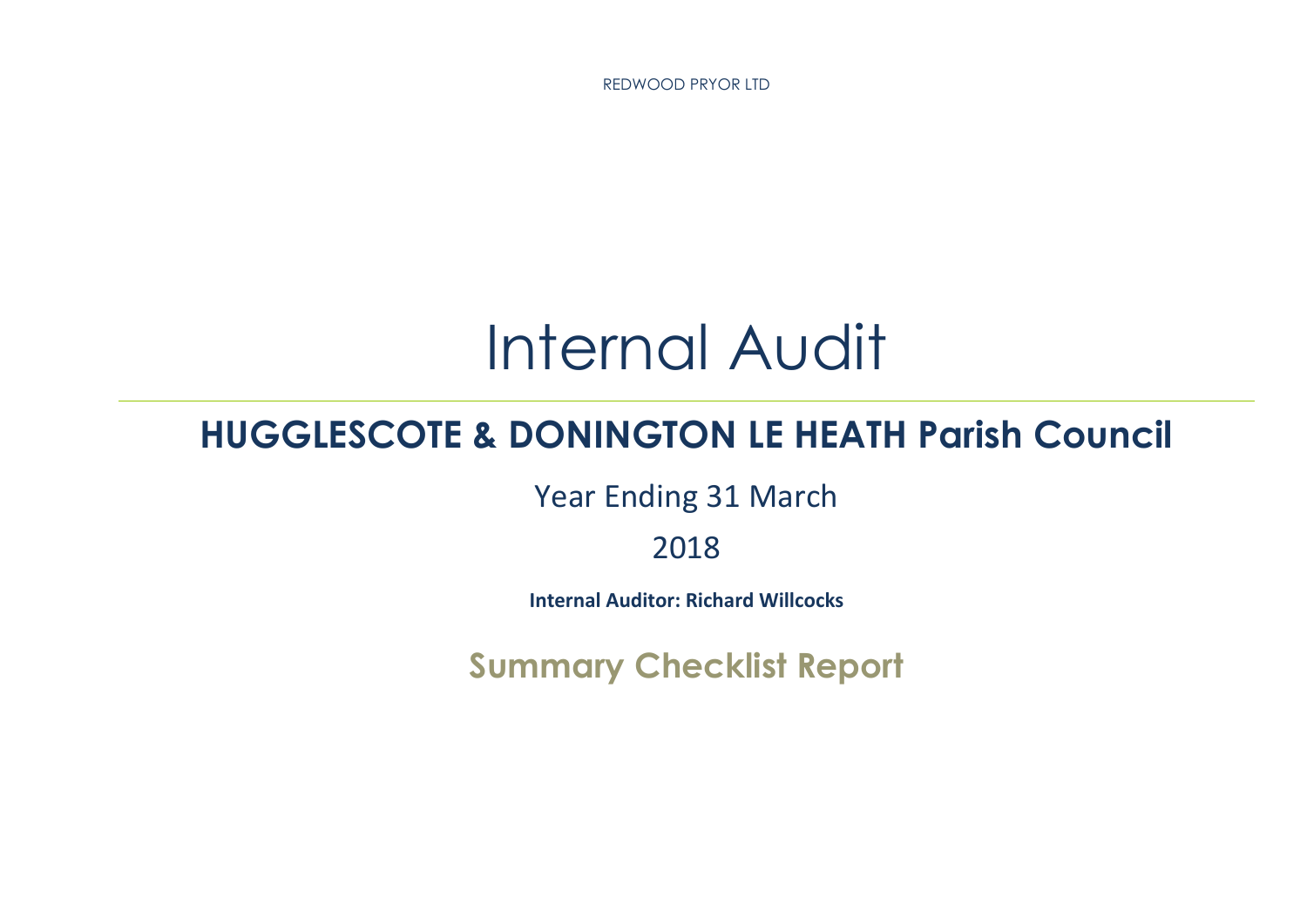#### **BASIS OF REPORT**

This internal audit report is based upon the National Association of Local Councils (NALC) recommended check-list, introduced in 2016, in conjunction with the Practitioners' Guide to Governance and Accountability in Local Authorities.

The scope of this internal audit is focused on assessing the effectiveness of the Council's internal controls. Where any such controls are found to be deficient, the internal audit will help lead to improvement in those processes.

By applying the principles of internal auditing, outlined in the current Accounts and Audit Regulations and applying the approach to internal audit testing outlined in paragraph 1 above, every effort is made to ensure that all internal audits are conducted with due professional care, integrity and independence. All conclusions derived from the audit are based upon objective and traceable evidence.

NB: It would be incorrect to view internal audit as the detailed inspection of all records and transactions of the Council in order to detect error or fraud. It is the periodic independent review of a Council's internal controls resulting in an assurance report designed to improve effectiveness and efficiency of the activities and operating procedures under the Council's control. Managing the Council's internal controls should be a day-to-day function of the staff and councilors and not left for internal audit. (Source: Governance and Accountability for Local Councils-A Practitioners' Guide-*2014).*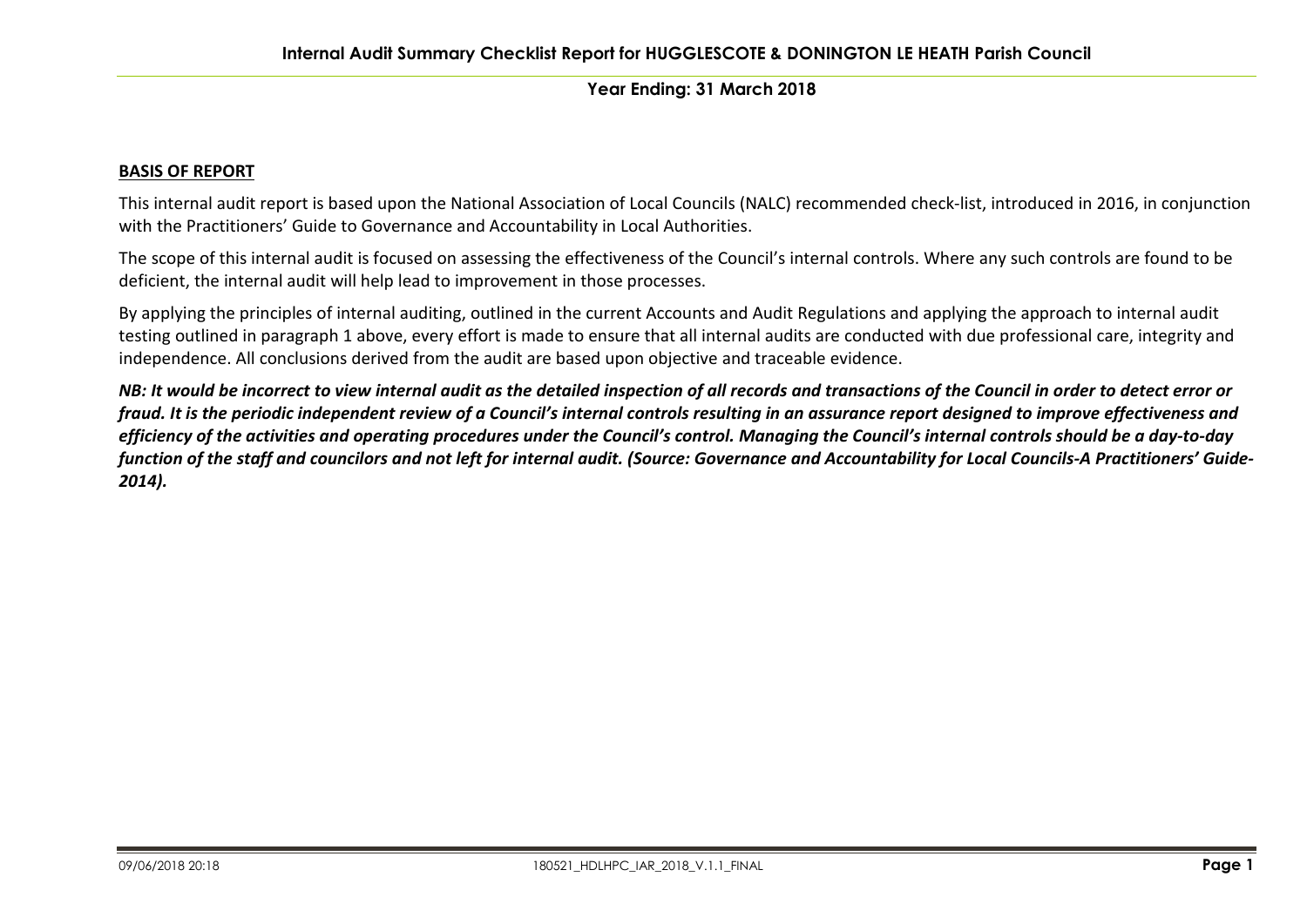| <b>Name of Council</b>    | Hugglescote & Donington le Heath<br><b>Parish Council</b> | Name of Clerk to the Council    | <b>Simon Weaver</b>                      |
|---------------------------|-----------------------------------------------------------|---------------------------------|------------------------------------------|
| <b>No. Of Councillors</b> |                                                           | Name of RFO (if different)      |                                          |
| Quorum                    |                                                           | <b>Precept (for audit year)</b> | <b>E87,411 excl. Council Tax Support</b> |
|                           |                                                           |                                 | <b>Grant (CTSG)</b>                      |
| Electorate                | 3600                                                      | <b>Gross budgeted income</b>    | £103,936                                 |

|                                                                                                                                                                                     | <b>KEY POLICIES AND PROCEDURES DOCUMENTATION REVIEW.</b>   |              |                    |                |                     |                             |               |                      |                                            |                                    |                       |                        |
|-------------------------------------------------------------------------------------------------------------------------------------------------------------------------------------|------------------------------------------------------------|--------------|--------------------|----------------|---------------------|-----------------------------|---------------|----------------------|--------------------------------------------|------------------------------------|-----------------------|------------------------|
|                                                                                                                                                                                     |                                                            |              | <b>Last Review</b> |                |                     |                             |               |                      | <b>Next Review</b>                         |                                    |                       | <b>Recommendations</b> |
|                                                                                                                                                                                     |                                                            | Adopted      | Date               | Prepared<br>By | Approved<br>Bv      | <b>Key Changes</b>          | On<br>Website | Copy<br><b>Taken</b> | Due                                        | <b>Key Changes</b><br>Proposed     | Annual<br>Review?     |                        |
| 1.1                                                                                                                                                                                 | <b>Standing Orders</b>                                     | $\checkmark$ | 15/03/18           | <b>Clerk</b>   | $(2)$ min<br>18/31  | <b>GDPR</b>                 | ✓             | ✓                    | 16/05/19<br>(1)                            | 2018 NALC model SO                 | $\checkmark$          | $\circledS$            |
| 1.2                                                                                                                                                                                 | <b>Financial Regulations</b>                               | $\checkmark$ | 15/03/18           | <b>Clerk</b>   | $(2)$ min<br>18/32  | Change of<br>bank           | $\checkmark$  | ✓                    | 16/05/19<br>(1)                            | <b>None</b>                        | $\checkmark$          | $\circledS$            |
| 1.3                                                                                                                                                                                 | Committee & Working<br>Parties Terms of<br>Reference $(4)$ | $\checkmark$ | 17/05/18           | <b>Clerk</b>   | $\circled{1}$       | <b>NP Advisory</b><br>Group | ✓             | ✓                    | 16/05/19<br>$\circled{1}$                  | <b>None</b>                        | ✓                     | $\circledS$            |
| 1.4                                                                                                                                                                                 | <b>Risk Assessment</b>                                     | $\checkmark$ | 15/03/18           | <b>Clerk</b>   | $(2)$ min<br>18/33  | <b>None</b>                 | $\checkmark$  | ✓                    | 16/05/19<br>$\textcircled{\scriptsize{1}}$ | <b>None</b>                        | $\checkmark$          | $\circledS$            |
| 1.5                                                                                                                                                                                 | <b>Statement of Internal</b><br>Control                    | $\checkmark$ | 17/05/18           | <b>Clerk</b>   | $\bigcirc$          |                             | $\times$      | ✓                    | 21/06/18<br>(2)                            | Online banking &<br>audit scrutiny | ✓                     | $\circledS$            |
| 1.6                                                                                                                                                                                 | <b>Complaints Procedure</b>                                | ✓            | Oct-10             | <b>Clerk</b>   | $\circled{2}$       |                             | $\checkmark$  | ✓                    | $\circled{3}$                              |                                    | $\boldsymbol{\times}$ |                        |
| 1.7                                                                                                                                                                                 | Code of Conduct                                            | $\checkmark$ | $Jun-12$           | <b>Clerk</b>   | $\circled{2}$       |                             | $\checkmark$  | ✓                    | $\circled{3}$                              |                                    | $\times$              |                        |
| 1.8                                                                                                                                                                                 | Disability Discrimination/<br><b>Equal Opportunities</b>   | $\checkmark$ | Apr- $16$          | <b>Clerk</b>   | $\circled{2}$       |                             | $\checkmark$  | ✓                    | $\circled{3}$                              |                                    | $\times$              |                        |
| 1.9                                                                                                                                                                                 | <b>Reserves Policy</b>                                     | $\checkmark$ | 21/09/17           | <b>Clerk</b>   | $(2)$ min<br>17/20a | Initial policy              | $\checkmark$  | ✓                    | $\circled{3}$                              |                                    | $\boldsymbol{\times}$ |                        |
| 1.10                                                                                                                                                                                | <b>Model Publication</b><br>Scheme                         | $\checkmark$ | Apr-16             | Clerk          | $\circled{2}$       |                             | ✓             | ✓                    | $\circled{3}$                              |                                    | $\boldsymbol{\times}$ |                        |
| $(1)$ = Annual Meeting<br>$(4) =$<br>Committees: Staffing, Appeals.<br>$(5)$ = display latest (updated) policy/document on the Council's website.                                   |                                                            |              |                    |                |                     |                             |               |                      |                                            |                                    |                       |                        |
| $(2)$ = Full Council Meeting<br>Working Parties: Community Development. Planning, Task & Finish.                                                                                    |                                                            |              |                    |                |                     |                             |               |                      |                                            |                                    |                       |                        |
| Land, Property and Grounds Maintenance. Parish Finance &<br>$(3)$ = reviewed as and when necessary e.g.<br>Accountability. Neighbourhood Plan Advisory Group<br>legislative changes |                                                            |              |                    |                |                     |                             |               |                      |                                            |                                    |                       |                        |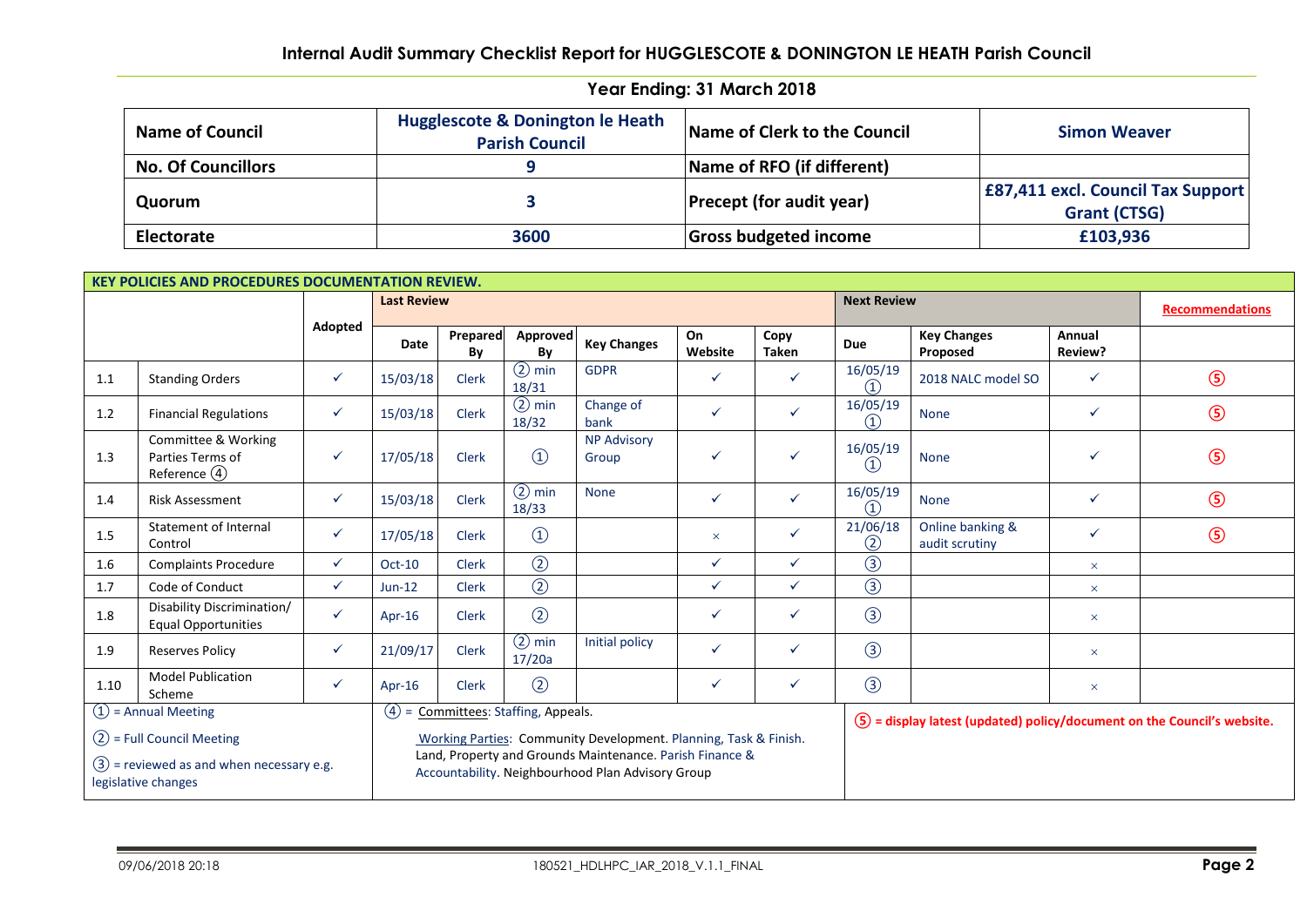| 1.  | <b>Book-Keeping</b>                                                     |     |           | <b>Comments &amp; Recommendations</b>                                                                                                                                                                                                                                                                                                                                                                                                                                                                                  |
|-----|-------------------------------------------------------------------------|-----|-----------|------------------------------------------------------------------------------------------------------------------------------------------------------------------------------------------------------------------------------------------------------------------------------------------------------------------------------------------------------------------------------------------------------------------------------------------------------------------------------------------------------------------------|
| 1.1 | Ledger maintained & up to date?                                         | Yes | <b>Ne</b> | The accounts are balanced monthly and are up to date to the financial year-end.                                                                                                                                                                                                                                                                                                                                                                                                                                        |
| 1.2 | Arithmetic correct?                                                     | Yes | <b>Ne</b> | Checks of the Excel based cashbook confirmed the arithmetic to be correct.                                                                                                                                                                                                                                                                                                                                                                                                                                             |
| 1.3 | <b>Evidence of internal control?</b>                                    | Yes | Ne.       | Internal audit<br>$\bullet$                                                                                                                                                                                                                                                                                                                                                                                                                                                                                            |
|     |                                                                         |     |           | Risk assessment policy                                                                                                                                                                                                                                                                                                                                                                                                                                                                                                 |
|     |                                                                         |     |           | Statement of internal control                                                                                                                                                                                                                                                                                                                                                                                                                                                                                          |
|     |                                                                         |     |           | <b>Budgetary control and monitoring</b>                                                                                                                                                                                                                                                                                                                                                                                                                                                                                |
|     |                                                                         |     |           | Bank reconciliation review by Council-quarterly                                                                                                                                                                                                                                                                                                                                                                                                                                                                        |
| 1.4 | VAT evidence, recording and reclaimed?                                  | Yes | <b>Ne</b> | The Council can recover VAT through the Local Authorities and Similar Bodies Scheme.<br>VAT reference number: UB5286.<br>An online claim to HMRC, for repayment of VAT, is normally made annually, dependent<br>on the amount of VAT to be reclaimed.<br>The last claim made was to cover the year to 31/03/17.<br>A claim to 31/03/18 will be made during 2018.<br>Testing indicated that VAT on income and expenditure had been correctly applied.<br>It is not known if there has previously been a VAT inspection. |
| 1.5 | Payments in the ledger supported by invoices, authorised &<br>minuted?  | Yes | <b>Ne</b> | See Detailed schedule in Compliance Testing Report.                                                                                                                                                                                                                                                                                                                                                                                                                                                                    |
| 1.6 | Is S137 expenditure separately recorded and within statutory<br>limits? | Yes | <b>Ne</b> | A separate S137 account is maintained in the cash book to record S137 expenditure                                                                                                                                                                                                                                                                                                                                                                                                                                      |
| 1.7 | Is S137 expenditure of direct benefit to the electorate?                | Yes | <b>Ne</b> | All S137 expenditure incurred in the current financial year was in respect of activities<br>relevant to the parish e.g. poppy wreath                                                                                                                                                                                                                                                                                                                                                                                   |

| <b>Due Process</b> |                                                            | <b>Comments &amp; Recommendations</b> |           |                                                                                                               |
|--------------------|------------------------------------------------------------|---------------------------------------|-----------|---------------------------------------------------------------------------------------------------------------|
| 2.1                | <b>Standing Orders adopted since 2010?</b>                 | <b>Yes</b>                            | <b>No</b> | Standing Orders have been adopted.<br>See 'KEY POLICIES AND PROCEDURES DOCUMENTATION REVIEW' above, including |
|                    |                                                            |                                       |           | recommendation made.                                                                                          |
| 2.2                | <b>Standing Orders reviewed at Annual Meeting?</b>         | <b>Yes</b>                            | <b>No</b> | Standing Orders are normally reviewed at the Annual Meeting.                                                  |
|                    |                                                            |                                       |           | See 'KEY POLICIES AND PROCEDURES DOCUMENTATION REVIEW' above.                                                 |
| 2.3                | <b>Financial Regulations adopted?</b>                      | Yes                                   | <b>Ne</b> | Financial Regulations have been adopted.                                                                      |
|                    |                                                            |                                       |           | See 'KEY POLICIES AND PROCEDURES DOCUMENTATION REVIEW' above, including                                       |
|                    |                                                            |                                       |           | recommendation made.                                                                                          |
| 2.4                | <b>Financial Regulations properly tailored to Council?</b> | Yes                                   | <b>No</b> | The current Financial Regulations are based on the current NALC model Financial                               |
|                    |                                                            |                                       |           | Regulations, adapted to suit the specific needs of the Council.                                               |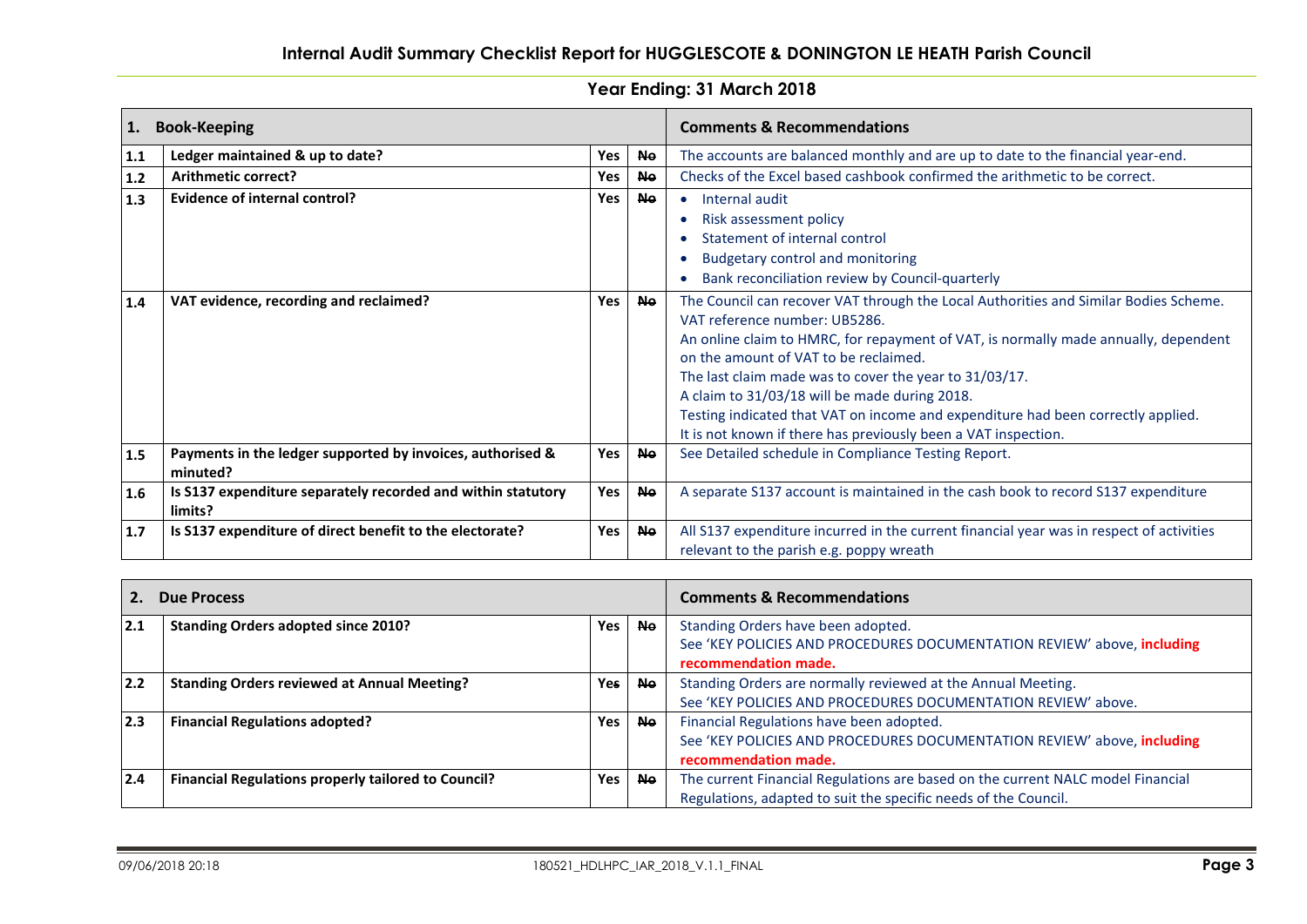| Year Ending: 31 March 2018 |  |
|----------------------------|--|
|----------------------------|--|

| 2.  | <b>Due Process</b>                                                      |     |           | <b>Comments &amp; Recommendations</b>                                                                                                                                                                                                                                                                                                                                                                                                     |
|-----|-------------------------------------------------------------------------|-----|-----------|-------------------------------------------------------------------------------------------------------------------------------------------------------------------------------------------------------------------------------------------------------------------------------------------------------------------------------------------------------------------------------------------------------------------------------------------|
| 2.5 | <b>Equal Opportunities policy adopted?</b>                              | Yes | <b>No</b> | An Equal Opportunities policy has been adopted.<br>See 'KEY POLICIES AND PROCEDURES DOCUMENTATION REVIEW' above.                                                                                                                                                                                                                                                                                                                          |
| 2.6 | RFO appointed?                                                          | Yes | <b>Ne</b> | Simon Weaver was appointed as Clerk to the Council on 15/12/11, which included<br>responsibility as the RFO.                                                                                                                                                                                                                                                                                                                              |
| 2.7 | List of member's interests held?                                        | Yes | <b>No</b> | The Clerk maintains and updates the list of member's interests as required.<br>The Clerk scans and files all details electronically, uploads to the Council website and then<br>forwards to North West Leics. District Council.<br>A link on the previous parish council website to the list of member's interests held at the<br>district council, is not currently available on the Council website.                                    |
| 2.8 | Agendas signed, informative and displayed with 3 clear days'<br>notice? | Yes | <b>Ne</b> | Normally with 6 days' notice, the clerk prepares and signs the council meeting agenda,<br>which lists matters for discussion and is posted on the Council's website and on the<br>community centre notice board. Copies are also made available in the community centre.<br>The agenda uploaded onto the Council website includes full details of matters to be<br>discussed I.e. a full agenda.                                          |
| 2.9 | Purchase orders raised for all expenditure?                             | Yes | <b>Ne</b> | <b>Financial Regulations state:</b><br>10.1 An official order, letter, e-mail or on-line order shall be issued for all work, goods<br>and services unless a formal contract is to be prepared or an official order would be<br>inappropriate. Copies of orders shall be retained.<br>In practice, documentation e.g. letter, email, purchase order or equivalent purchase<br>confirmation, is raised for all expenditure, where possible. |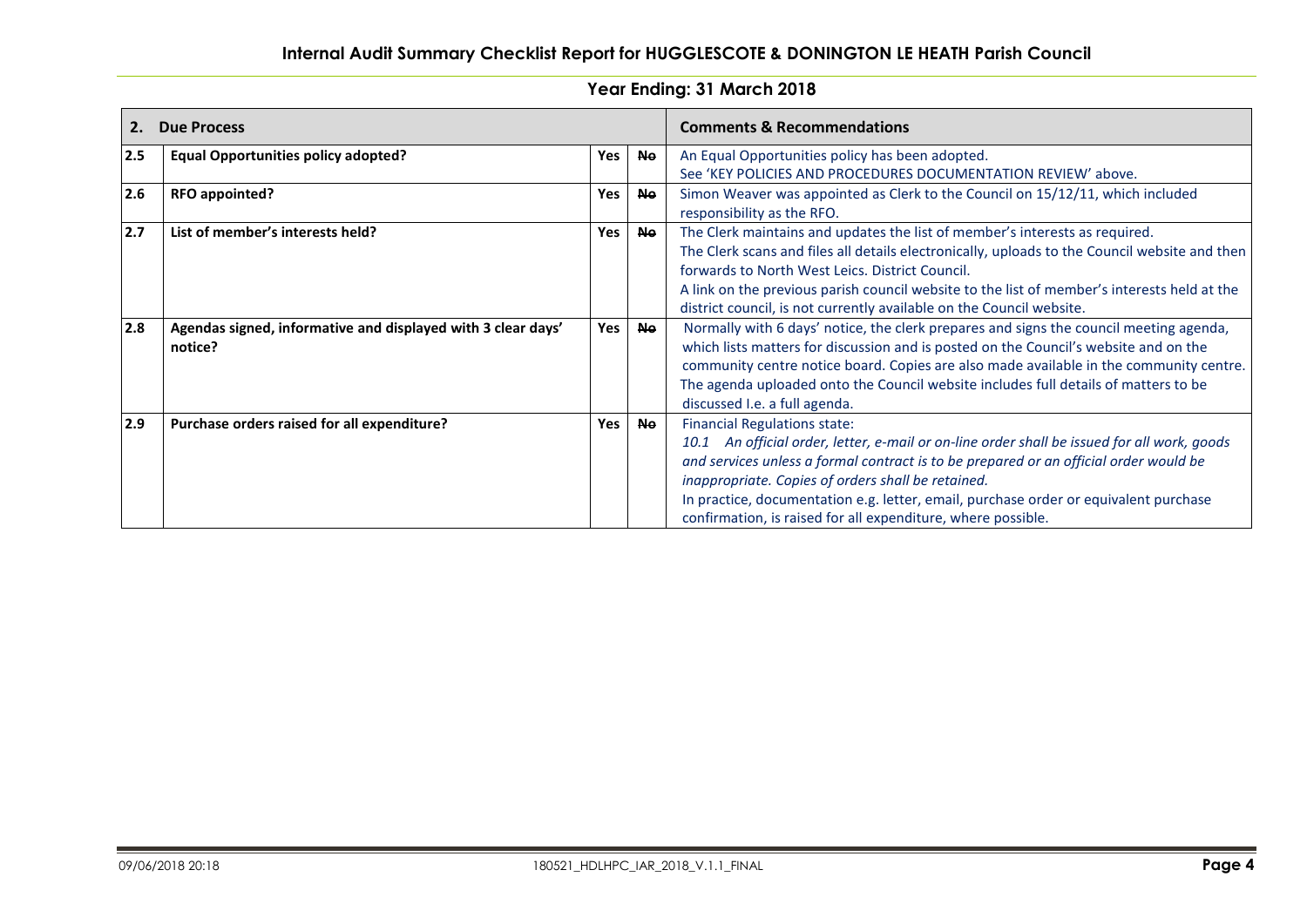| 2.   | <b>Due Process</b>                                         |            | <b>Comments &amp; Recommendations</b> |                                                                                                                                                                                                                                                                                                                                                                                                                                                                                                                                                                                                                                                                                                                                                                                                                                                                                                                                                                                                                                                                                                                                                                                                                                                                                                                                                                                                                                                                                                                                                                                                                                                                                                                                                                                                                                                                                                                                                                                                                                                                                                   |
|------|------------------------------------------------------------|------------|---------------------------------------|---------------------------------------------------------------------------------------------------------------------------------------------------------------------------------------------------------------------------------------------------------------------------------------------------------------------------------------------------------------------------------------------------------------------------------------------------------------------------------------------------------------------------------------------------------------------------------------------------------------------------------------------------------------------------------------------------------------------------------------------------------------------------------------------------------------------------------------------------------------------------------------------------------------------------------------------------------------------------------------------------------------------------------------------------------------------------------------------------------------------------------------------------------------------------------------------------------------------------------------------------------------------------------------------------------------------------------------------------------------------------------------------------------------------------------------------------------------------------------------------------------------------------------------------------------------------------------------------------------------------------------------------------------------------------------------------------------------------------------------------------------------------------------------------------------------------------------------------------------------------------------------------------------------------------------------------------------------------------------------------------------------------------------------------------------------------------------------------------|
| 2.10 | Purchasing authority defined in Financial Regulations?     | <b>Yes</b> | <b>No</b>                             | Financial Regulations determine how commitment to purchase is made i.e.<br>3.1 Expenditure on Revenue expenditure items may be incurred up to the amounts<br>included in the approved budget.<br>3.4 The RFO may incur expenditure on behalf of the Council, which is necessary to carry<br>out any repair, replacement or other work, which is of such urgency that in the<br>opinion of the Clerk it must be done at once, whether or not there is any budgetary<br>provision for the expenditure, subject to a limit of £500. The RFO shall report the<br>action to the Council as soon as practicable thereafter.<br>11.2 Where the council intends to procure or award a public supply contract, public<br>service contract or public works contract as defined by The Public Contracts<br>Regulations 2015 'the Regulations') which is valued at £25,000 (net of VAT) or more,<br>the council shall comply with the relevant requirements of the Regulations.<br>11.8 When it is to enter into a contract of less than £25,000 (net of VAT) in value for the<br>supply of goods or materials or for the execution of works or specialist services other<br>than such goods, materials, works or specialist services as are excepted as set out in<br>paragraph (a) the Clerk shall obtain 3 quotations (priced descriptions of the<br>proposed supply); where the value is below £3,000 and above £100 the Clerk shall<br>strive to obtain 3 estimates. Otherwise, Regulation 10.3 above shall apply.<br>10.3 All members and Officers are responsible for obtaining value for money at all times.<br>An officer issuing an official order is to ensure as far as reasonable and practicable<br>that the best available terms are obtained in respect of each transaction, usually by<br>obtaining three or more quotations or estimates from appropriate suppliers, subject<br>to any de minimis provisions in Regulation 11 below.<br>In addition, it is understood that the Clerk has delegated authority of up to £750 to<br>undertake immediate grounds maintenance or urgent repairs. |
| 2.11 | Legal powers identified in minutes and/or ledger?          | Yes        | <b>No</b>                             | Whilst the applicable legal power is not specifically noted in the minutes or the accounts,<br>it is the responsibility of the Clerk to ensure that the Council applies the correct legal<br>power.                                                                                                                                                                                                                                                                                                                                                                                                                                                                                                                                                                                                                                                                                                                                                                                                                                                                                                                                                                                                                                                                                                                                                                                                                                                                                                                                                                                                                                                                                                                                                                                                                                                                                                                                                                                                                                                                                               |
| 2.12 | Committee terms of reference exist and have been reviewed? | Yes        | <b>Ne</b>                             | Terms of reference have been adopted for the Council's working parties and committees.<br>See 'KEY POLICIES AND PROCEDURES DOCUMENTATION REVIEW' above, including<br>recommendations made.                                                                                                                                                                                                                                                                                                                                                                                                                                                                                                                                                                                                                                                                                                                                                                                                                                                                                                                                                                                                                                                                                                                                                                                                                                                                                                                                                                                                                                                                                                                                                                                                                                                                                                                                                                                                                                                                                                        |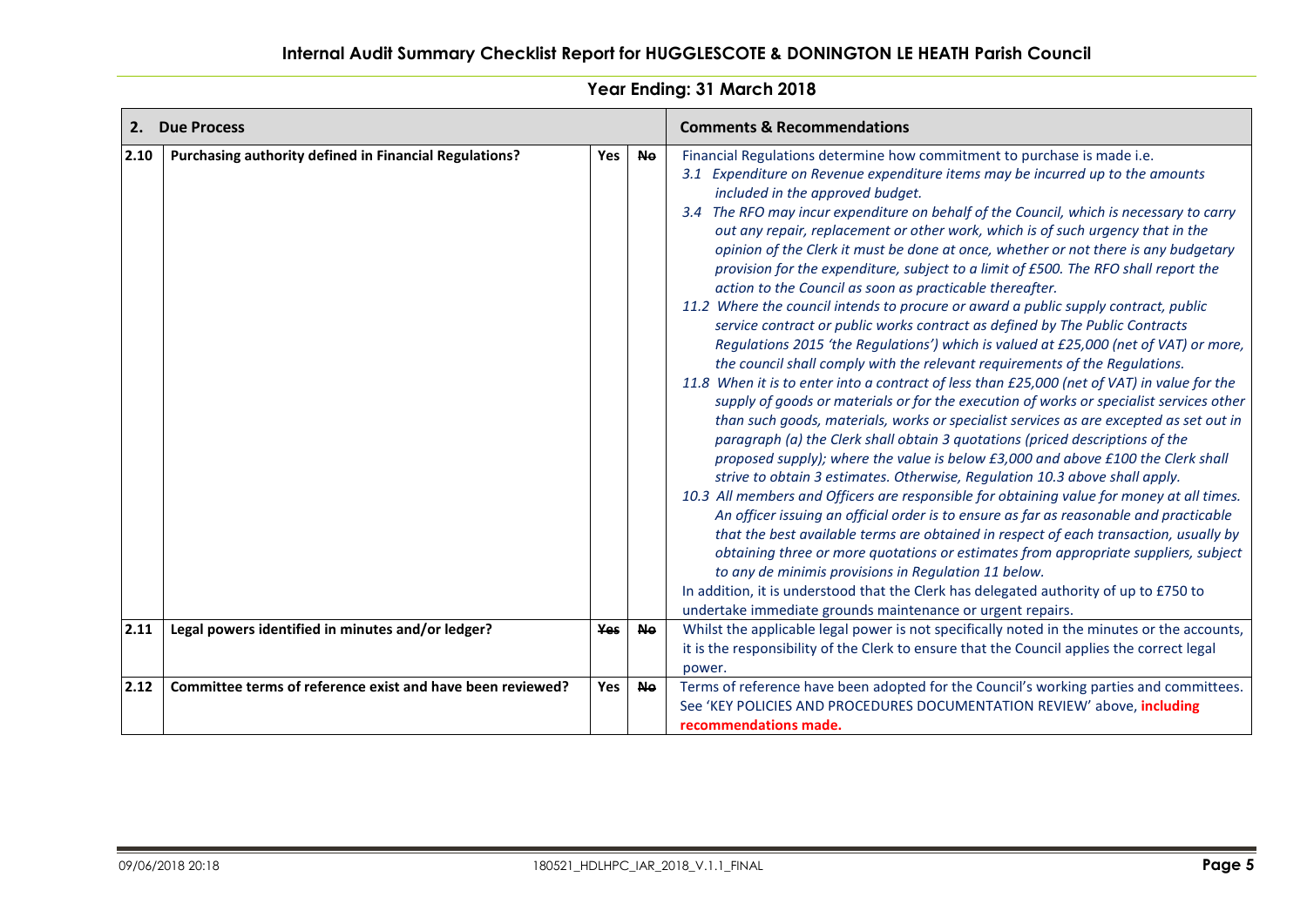| 3.  | <b>Risk Management</b>                                                 |            |           | <b>Comments &amp; Recommendations</b>                                                                                                                                                                                                                                                                        |
|-----|------------------------------------------------------------------------|------------|-----------|--------------------------------------------------------------------------------------------------------------------------------------------------------------------------------------------------------------------------------------------------------------------------------------------------------------|
| 3.1 | Does a scan of the minutes identify any unusual financial<br>activity? | <b>Yes</b> | No.       | The Council meets monthly, except in August<br>Only the full Council has spending and decision making powers.<br>No unusual financial activity was found in the minutes reviewed;<br>Minutes are uploaded onto the website after approval at the next meeting.                                               |
| 3.2 | Is an annual risk assessment carried out?                              | Yes        | <b>Ne</b> | A risk assessment policy has been adopted.<br>See 'KEY POLICIES AND PROCEDURES DOCUMENTATION REVIEW' above, including<br>recommendations made.                                                                                                                                                               |
| 3.3 | Is Insurance cover appropriate and adequate?                           | Yes        | <b>Ne</b> | The insurance is renewed annually on 21st June.<br>For the current financial year, cover was retained with Zurich Municipal.                                                                                                                                                                                 |
| 3.4 | <b>Evidence of annual insurance review?</b>                            | Yes        | <b>Ne</b> | Prior to renewal, the Clerk would normally obtain at least 2 competitive quotes to ensure<br>best value.                                                                                                                                                                                                     |
| 3.5 | Internal financial controls documented and evidenced?                  | Yes        | <b>Ne</b> | A Statement of Internal Control has been adopted.<br>See 'KEY POLICIES AND PROCEDURES DOCUMENTATION REVIEW' above, including<br>recommendations made.<br>In addition, effective and acceptable financial control procedures are operative as<br>stipulated in the Standing Orders and Financial Regulations. |
| 3.6 | Minutes initialled, each page identified and overall signed?           | Yes        | <b>Ne</b> | Minutes of all Council meetings are initialled by the chair of the meeting. Each page of the<br>minutes is numbered, minutes are listed with a unique reference number and all minutes<br>are signed by the meeting chair and dated, at the subsequent meeting.                                              |
| 3.7 | Regular reporting and minuting of bank balances?                       | <b>Yes</b> | <b>Ne</b> | Bank reconciliations, together with the relevant bank statements, are presented quarterly<br>to the Council to review, approve and minute as part of the assurance review.                                                                                                                                   |
| 3.8 | S137 expenditure minuted?                                              | Yes        | Ne.       | All individual S137 expenditure is listed and identified separately in the minutes.                                                                                                                                                                                                                          |

| 4.  | <b>Budget</b>                                     |            |           | <b>Comments &amp; Recommendations</b>                                                                                                                                                                                                                                                                                                                                                                                                              |
|-----|---------------------------------------------------|------------|-----------|----------------------------------------------------------------------------------------------------------------------------------------------------------------------------------------------------------------------------------------------------------------------------------------------------------------------------------------------------------------------------------------------------------------------------------------------------|
| 4.1 | Annual budget prepared to support precept?        | Yes        | <b>Ne</b> | A detailed budget is prepared annually by the Clerk.                                                                                                                                                                                                                                                                                                                                                                                               |
| 4.2 | Has budget been discussed and adopted by Council? | Yes        | <b>Ne</b> | The budget for the financial year being audited was initially reviewed at a separate<br>briefing meeting of Council on 12/01/17 and then approved by the full Council on<br>$19/01/17$ .                                                                                                                                                                                                                                                           |
| 4.3 | Any reserves earmarked?                           | Yes        | <b>Ne</b> | A total of £28,726 earmarked reserves was listed at the financial year-end, together with<br>free reserves of £91,587, representing 105% of the 2017-18 precept of £87,411.<br>The Council has adopted a Reserves Policy, which states that 'the current level of General<br>Reserves to be held by the council is targeted to be a minimum of 50% of the annual<br>precept figure'. See 'KEY POLICIES AND PROCEDURES DOCUMENTATION REVIEW' above. |
| 4.4 | Any unexplained variances from budget?            | <b>Yes</b> | No        | All explained as per the Annual Return and regular reports to Council.                                                                                                                                                                                                                                                                                                                                                                             |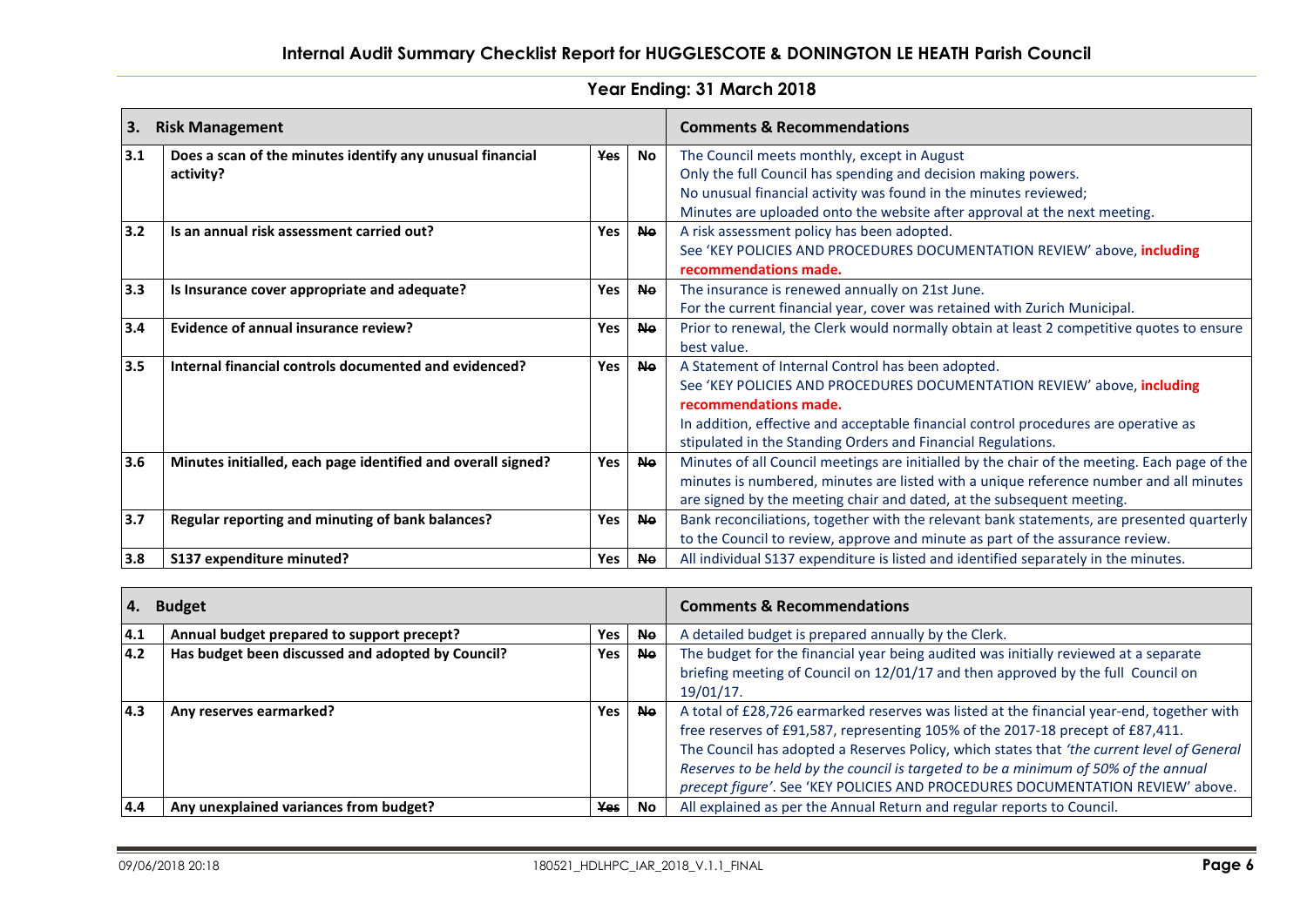# **Internal Audit Summary Checklist Report for HUGGLESCOTE & DONINGTON LE HEATH Parish Council**

| <b>Budget</b> |                                   | <b>Comments &amp; Recommendations</b> |           |                                                                                                                                                                                    |
|---------------|-----------------------------------|---------------------------------------|-----------|------------------------------------------------------------------------------------------------------------------------------------------------------------------------------------|
| 14.5          | Precept demand correctly minuted? | Yes                                   | <b>Ne</b> | The approved precept demand of £87,411 was forwarded to North West Leics. District<br>Council by the deadline, was correctly minuted (no. 17/7a) and excluded any grant<br>(CTSG). |

| 5. Payroll - Clerk |                                                    |     | <b>Comments &amp; Recommendations</b> |                                                                                                                                                                                                                                                                                                                                                                                                                                                                                                                                                                                                                                                                                                    |
|--------------------|----------------------------------------------------|-----|---------------------------------------|----------------------------------------------------------------------------------------------------------------------------------------------------------------------------------------------------------------------------------------------------------------------------------------------------------------------------------------------------------------------------------------------------------------------------------------------------------------------------------------------------------------------------------------------------------------------------------------------------------------------------------------------------------------------------------------------------|
| 5.1                | <b>Contract of employment?</b>                     | Yes | <b>No</b>                             | The Clerk was moved onto a permanent contract of employment with effect from<br>15/12/13. Following a job evaluation, the contract was amended in August 2016 to<br>increase the Clerk's fixed hours of work from 15 to 22 per week.                                                                                                                                                                                                                                                                                                                                                                                                                                                               |
| 5.2                | Tax code issued/contracted out?                    | Yes | <b>Ne</b>                             | The Clerk is remunerated through the payroll and has an applicable tax code.                                                                                                                                                                                                                                                                                                                                                                                                                                                                                                                                                                                                                       |
| 5.3                | <b>PAYE/NI evidence?</b>                           | Yes | <b>Ne</b>                             | The payroll confirmed that the Clerk's salary was subject to PAYE and NI.                                                                                                                                                                                                                                                                                                                                                                                                                                                                                                                                                                                                                          |
| 5.4                | Has Council approved the salary paid?              | Yes | <b>No</b>                             | The payroll is prepared quarterly using the HMRC's Basic PAYE Tools payroll software.<br>The Clerk is responsible for preparing the payroll.<br>Salary payments are included on the relevant cheque payment list presented to Council<br>for approval.<br>The Clerk's salary is approved within the setting of the annual budget and is based on a<br>fixed monthly salary plus any contractually agreed.                                                                                                                                                                                                                                                                                          |
| 5.5                | Other payments reasonable and approved by Council? | Yes | <b>No</b>                             | Business mileage and out of pocket expenses are reimbursed to the Clerk. This is primarily<br>for the reimbursement of online purchases made on behalf of the Council.<br>Expenses are reimbursed through an approved petty cash claim, although these types of<br>claims have been reduced with the introduction of a corporate debit card.<br>The Clerk receives £40 per month allowance for working from home.<br>Business mileage is reimbursed at £0.45 per mile.<br>Because the Clerk is in receipt of a state pension, the Clerk does not have to enrol for<br>pension's auto enrolment.<br>The Council is considered to be compliant with the requirements for pensions auto<br>enrolment. |

| Payroll - Other<br>6. |                                                           | <b>Comments &amp; Recommendations</b> |           |                                                                                         |
|-----------------------|-----------------------------------------------------------|---------------------------------------|-----------|-----------------------------------------------------------------------------------------|
| $\vert 6.1 \vert$     | Contracts of employment?                                  | <b>Yes</b>                            | <b>Ne</b> | N/A as the Clerk is responsible for all the financial and administrative affairs of the |
|                       |                                                           |                                       |           | Council.                                                                                |
| 6.2                   | Does the Council have employers' liability cover?         | Yes                                   | No.       | The Council has employer's liability cover of £10M.                                     |
| 6.3                   | Tax code(s) issued?                                       | <b>Yes</b>                            | <b>Ne</b> | $N/A$ .                                                                                 |
| 6.4                   | Minimum Wage paid?                                        | Yes                                   | Ne.       | The Clerk's remuneration exceeds both the applicable Minimum Wage and Living Wage.      |
| 6.5                   | Disciplinary, Grievance & Complaints procedures in place? | Yes                                   | No.       | These procedures are included as separate sections within the Clerk's contract.         |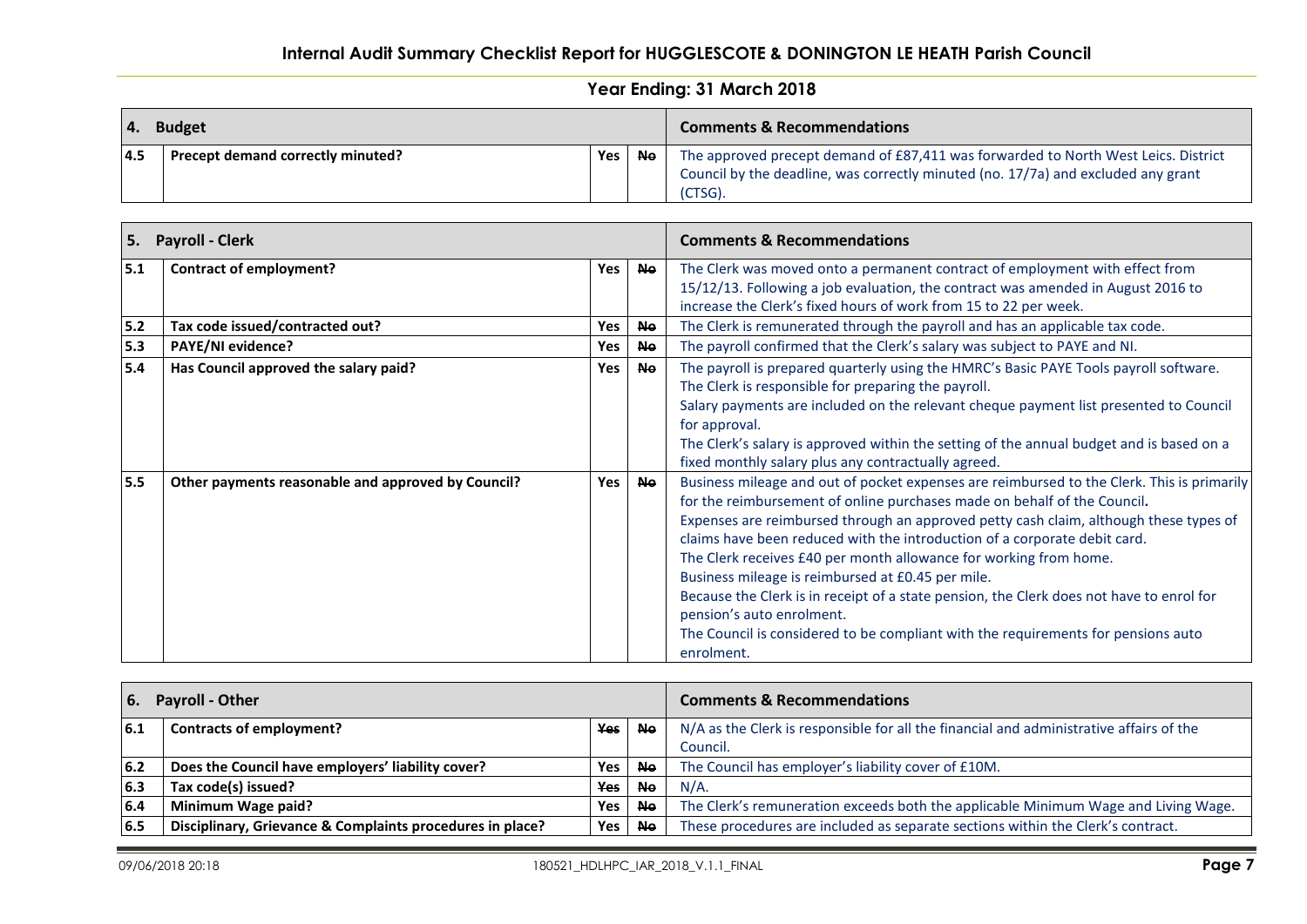| 7.  | <b>Asset Control</b>                                           |                  |           | <b>Comments &amp; Recommendations</b>                                                                                                                                                                                                                                                                                                                                                                           |  |
|-----|----------------------------------------------------------------|------------------|-----------|-----------------------------------------------------------------------------------------------------------------------------------------------------------------------------------------------------------------------------------------------------------------------------------------------------------------------------------------------------------------------------------------------------------------|--|
| 7.1 | Does the Council keep a register of all material assets owned? | <b>Yes</b>       | <b>Ne</b> | The Clerk is responsible for maintaining the manual asset register.                                                                                                                                                                                                                                                                                                                                             |  |
| 7.2 | Is the asset register up to date?                              | Yes              | <b>Ne</b> | The asset register was up to date as at the financial year-end.                                                                                                                                                                                                                                                                                                                                                 |  |
| 7.3 | Value of individual assets included?                           | <b>Yes</b>       | <b>Ne</b> | A minimum value of £100 is applicable for an asset to be listed on asset register. Assets<br>above this value are listed separately.<br>A separate list of items below £100 is maintained for control purposes.                                                                                                                                                                                                 |  |
| 7.4 | Inspected for risk and health and safety?                      | Yes<br><b>Ne</b> |           | Monthly inspection of play equipment and properties by the North West Leics District<br>Council, as well as by the Clerk and the Council as a part of the monthly litter picking<br>exercise.<br>The Council chair undertakes a walk around the parish on a regular basis to check the<br>Council's assets.<br>Play equipment and other risk assessed assets checked monthly by ROSPA accredited<br>inspectors. |  |

| 8.  | <b>Bank Reconciliation</b>                               |     |           | <b>Comments &amp; Recommendations</b>                                                                                                                                                                                                                                                                                                                                                                                                                                                                                                                                                                                                                                                                                                                                                                                       |  |  |
|-----|----------------------------------------------------------|-----|-----------|-----------------------------------------------------------------------------------------------------------------------------------------------------------------------------------------------------------------------------------------------------------------------------------------------------------------------------------------------------------------------------------------------------------------------------------------------------------------------------------------------------------------------------------------------------------------------------------------------------------------------------------------------------------------------------------------------------------------------------------------------------------------------------------------------------------------------------|--|--|
| 8.1 | Is there a bank reconciliation for each account?         | Yes | <b>Ne</b> | At 01/04/17, the Council held following bank account;<br>Co-Operative Bank Community Direct Plus (current) Account; bank statements<br>received monthly.<br>During 2017 the Council approved the closure of the above bank account and the opening<br>of a;<br>Unity Trust Bank Current T1 account: The Council's only bank account at the financial<br>year end.<br>All funds in the above Barclays accounts were fully transferred over to the Unity Trust<br>Current account upon closure.<br>The Clerk is responsible for preparing the bank reconciliations from the online and<br>monthly statements from Unity Trust.<br>The bank balance on each account is reported to each meeting of Council.<br>Bank reconciliations for each bank account are reported quarterly to the Council for<br>review and signing off. |  |  |
| 8.2 | Reconciliation carried out on receipt of statement?      | Yes | <b>No</b> | The bank account is reconciled on receipt of the monthly statement.                                                                                                                                                                                                                                                                                                                                                                                                                                                                                                                                                                                                                                                                                                                                                         |  |  |
| 8.3 | Any unexplained balancing entries in any reconciliation? | Yes | No.       | All balancing entries fully explained.                                                                                                                                                                                                                                                                                                                                                                                                                                                                                                                                                                                                                                                                                                                                                                                      |  |  |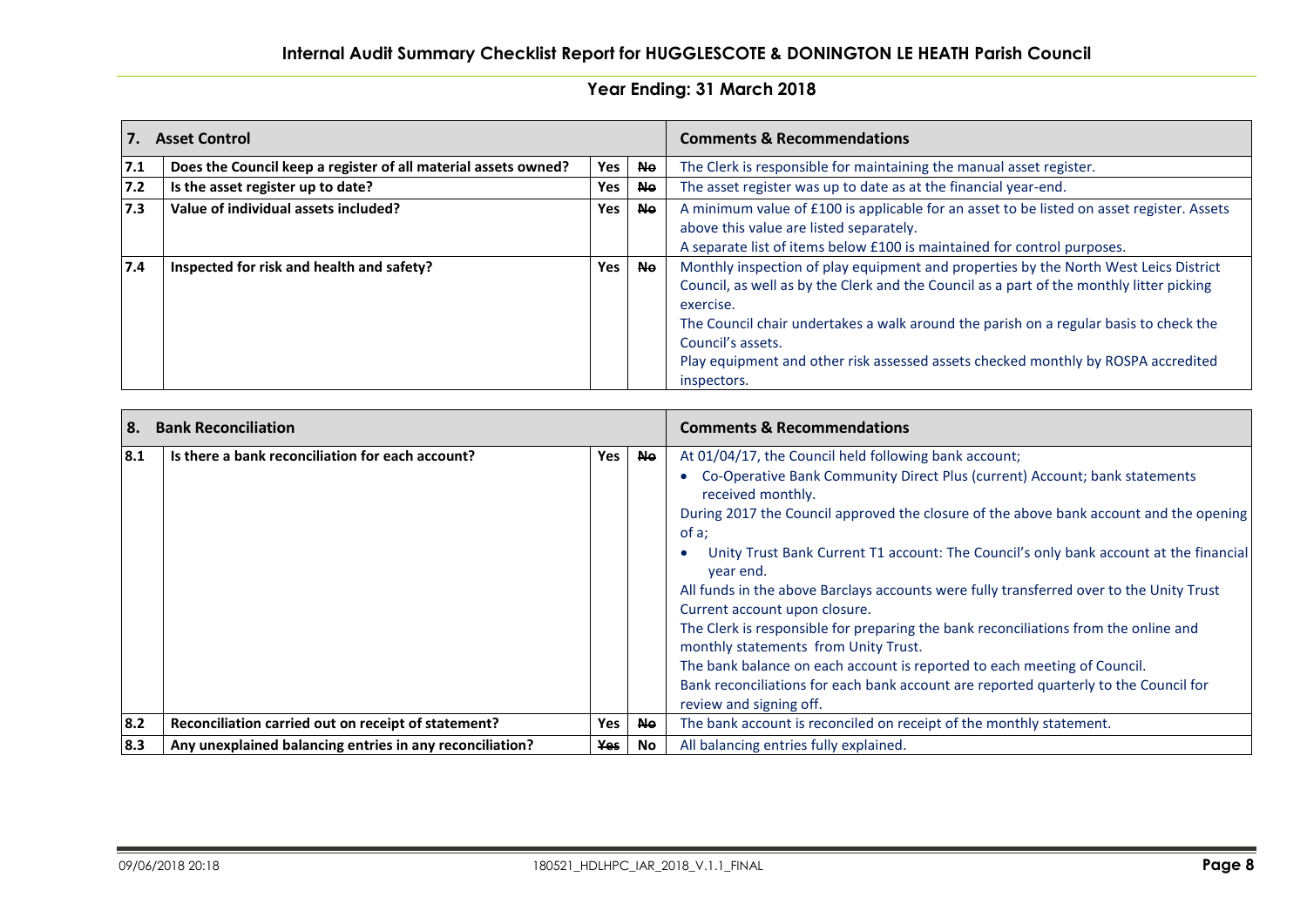| l 8. | <b>Bank Reconciliation</b>      |            |           | <b>Comments &amp; Recommendations</b>                                                                                                                                                                                                                                                                                                                                                                                                                                                                                                                                                                                                                                                                                                                                                                                                                                         |  |  |
|------|---------------------------------|------------|-----------|-------------------------------------------------------------------------------------------------------------------------------------------------------------------------------------------------------------------------------------------------------------------------------------------------------------------------------------------------------------------------------------------------------------------------------------------------------------------------------------------------------------------------------------------------------------------------------------------------------------------------------------------------------------------------------------------------------------------------------------------------------------------------------------------------------------------------------------------------------------------------------|--|--|
| 18.4 | Is the bank mandate up to date? | <b>Yes</b> | <b>No</b> | Following the transfer of the Council's banking arrangements from the Co-Operative Bank<br>to Unity Trust Bank, a new mandate with Unity Trust Bank was approved in July 2017<br>nominating the following members of the Council as authorised signatories for both<br>cheque and internet payments; Ian Abbot, Russell Johnson, John Jordon, Steve Palmer, Jill<br>Springthorpe and Will Jennings.<br>Two of these authorised signatories are required to sign cheques.<br>The Clerk is not a cheque signatory but will be able to prepare internet payments which<br>will then require approval by one of the above authorised signatories.<br>The Clerk is also recognised by the bank for administrative and communication purposes.<br>The 6 Council signatories on the Unity Trust bank mandate were still Council members at<br>the end of the current financial year. |  |  |

| I 9. | <b>Year-End Procedures</b>                                                           |            |           | <b>Comments &amp; Recommendations</b>                                                                                                                                                                                                                                                                                                                       |  |  |
|------|--------------------------------------------------------------------------------------|------------|-----------|-------------------------------------------------------------------------------------------------------------------------------------------------------------------------------------------------------------------------------------------------------------------------------------------------------------------------------------------------------------|--|--|
| 9.1  | Year-end accounts prepared on correct accounting basis?                              | Yes        | <b>Ne</b> | Day to day and year-end accounts are prepared on a Receipts and Payments basis.                                                                                                                                                                                                                                                                             |  |  |
| 9.2  | <b>Bank statements and ledger reconcile?</b>                                         | Yes        | <b>No</b> | A full reconciliation of each bank statement to the corresponding account in the ledger as<br>at 31 <sup>st</sup> March was prepared and reviewed and approved by the Council on 17/05/18.                                                                                                                                                                  |  |  |
| 9.3  | Underlying financial trail from records to presented accounts?                       | Yes        | <b>Ne</b> | The manual, Excel based accounting system provides a satisfactory audit trail to the<br>underlying financial records.                                                                                                                                                                                                                                       |  |  |
| 9.4  | Where applicable, debtors and creditors properly recorded?                           | <b>Yes</b> | <b>Ne</b> | Although not required to be recorded in the Receipts and Payments Accounts (i.e. cash<br>based accounts), no outstanding debtors or creditors were identified at the financial year-<br>end.                                                                                                                                                                |  |  |
| 9.5  | Has Council agreed, signed and minuted sections 1 &2 of the<br><b>Annual Return?</b> | <b>Yes</b> | <b>No</b> | Section 1-Annual Governance Statement to be signed by the Council chair on 17/05/18.<br>Section 2-Accounting Statements to be signed by the Council chair on 17/05/18.<br>Because the deadline to submit the Annual Return to the external auditors is 11/06/18, it<br>was noted that the Clerk had been granted an extension to this deadline to 03/07/18. |  |  |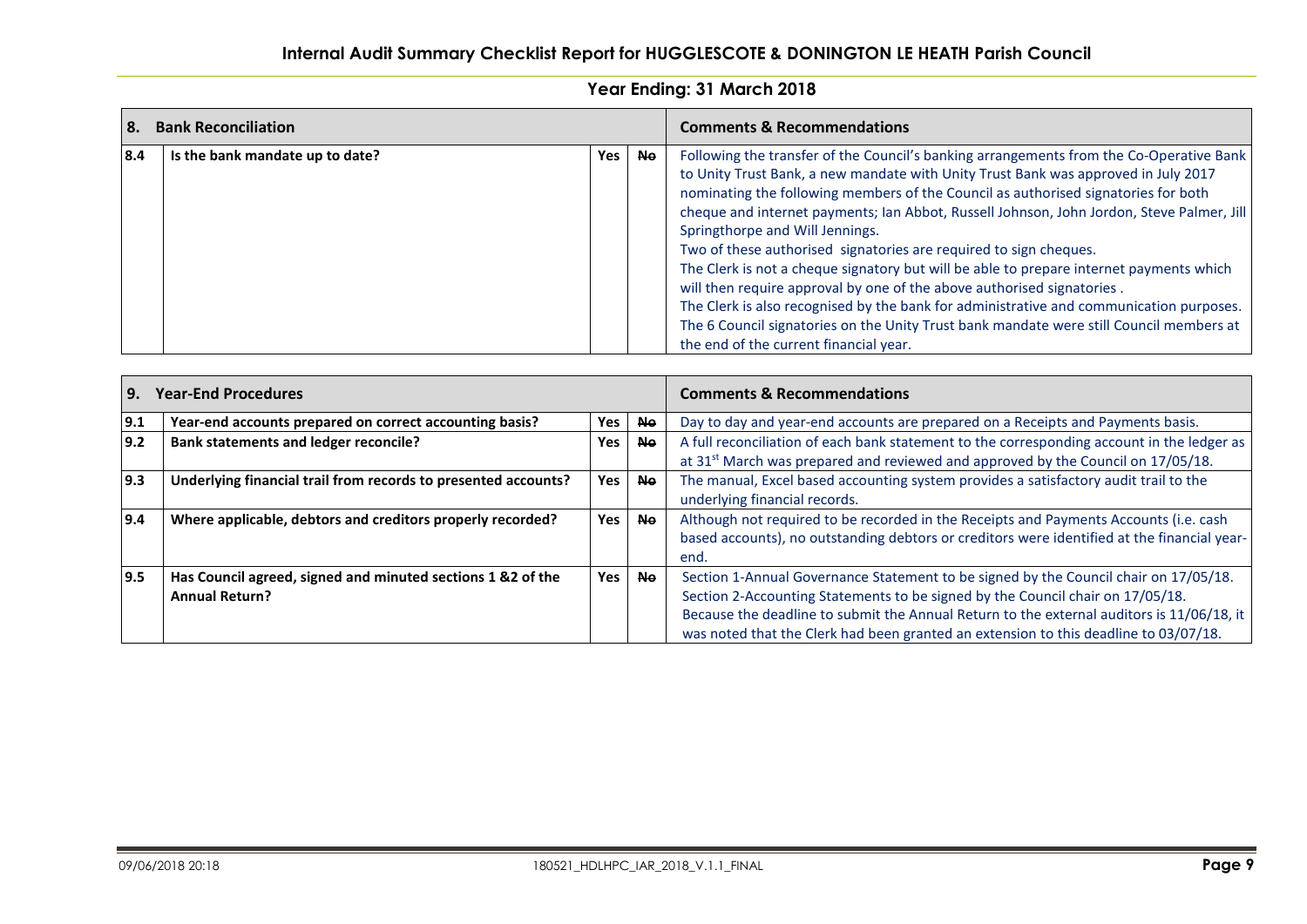| 10.  | <b>Miscellaneous</b>                                                                    |                                                               |            |                                                                 | <b>Comments &amp; Recommendations</b>                                                 |  |  |
|------|-----------------------------------------------------------------------------------------|---------------------------------------------------------------|------------|-----------------------------------------------------------------|---------------------------------------------------------------------------------------|--|--|
| 10.1 |                                                                                         | Have points raised at the last internal audit been addressed? |            |                                                                 |                                                                                       |  |  |
|      | <b>Ref</b>                                                                              | <b>Action Recommended</b>                                     |            |                                                                 |                                                                                       |  |  |
|      | 10.4                                                                                    | That a secondary back up of data on the Clerk's PC is         | <b>Yes</b> | No                                                              | <b>CURRENT STATUS:</b>                                                                |  |  |
|      | undertaken to provide extra data security.                                              |                                                               |            |                                                                 | Consideration is still being given to a further back up to the Cloud.                 |  |  |
|      |                                                                                         |                                                               |            |                                                                 | PENDING. C/F                                                                          |  |  |
|      |                                                                                         |                                                               |            |                                                                 |                                                                                       |  |  |
| 10.2 |                                                                                         | Has the Council adopted a Code of Conduct since July 2012?    | Yes        | <b>No</b>                                                       | The Council adopted a Code of Conduct following the 2011 Localism Act.                |  |  |
|      |                                                                                         |                                                               |            |                                                                 | See 'KEY POLICIES AND PROCEDURES DOCUMENTATION REVIEW' above.                         |  |  |
| 10.3 | Is eligibility for the General Power of Competence properly<br><b>Yes</b><br>evidenced? |                                                               | <b>No</b>  | N/A. The Council is not yet eligible for this particular power. |                                                                                       |  |  |
| 10.4 |                                                                                         | Are all electronic files backed up?                           | <b>Yes</b> | <b>No</b>                                                       | Finance and Admin files are backed up continually to a memory stick by the Clerk.     |  |  |
|      |                                                                                         |                                                               |            |                                                                 | See update on prior year internal audit recommendation in section 10.1 above.         |  |  |
| 10.5 |                                                                                         | Do arrangements for the public inspection of records exist?   | Yes        | <b>No</b>                                                       | A model publication scheme has been adopted by the Council, which details how, when   |  |  |
|      |                                                                                         |                                                               |            |                                                                 | and where members of the public can inspect the Council's records. See 'KEY POLICIES  |  |  |
|      |                                                                                         |                                                               |            | AND PROCEDURES DOCUMENTATION REVIEW' above.                     |                                                                                       |  |  |
|      |                                                                                         |                                                               |            |                                                                 | The Council is considered compliant with the requirements of the Transparency Code.   |  |  |
|      |                                                                                         |                                                               |            |                                                                 | Notice of audit displayed as per external audit instructions.                         |  |  |
|      |                                                                                         |                                                               |            |                                                                 | Outside of this period, inspection of records can be undertaken by prior appointment. |  |  |

| $\mathbf{11}$ .<br><b>Charities</b> |                                                               | <b>Comments &amp; Recommendations</b> |           |                                                                                       |
|-------------------------------------|---------------------------------------------------------------|---------------------------------------|-----------|---------------------------------------------------------------------------------------|
| 11.1                                | Charities reported and accounted separately?                  | <b>Yes</b>                            | No.       | N/A. The Council is not a trustee, nor involved in the administration of any charity. |
|                                     | $ 11.2 $ Have the Charity accounts been separately audited?   | <b>Yes</b>                            | <b>No</b> | $N/A$ .                                                                               |
| 11.3                                | Have the Charity accounts and Annual Return been filed within | Yes                                   | <b>Ne</b> | $N/A$ .                                                                               |
|                                     | the legal time limits?                                        |                                       |           |                                                                                       |

| 12.  | <b>Burial Authorities</b>                                                |     |           | <b>Comments &amp; Recommendations</b>       |
|------|--------------------------------------------------------------------------|-----|-----------|---------------------------------------------|
| 12.1 | All money received corresponds with the number of                        | Yes | No.       | N/A. The Council is not a burial authority. |
|      | burials/cremations recorded and memorial permits issued?                 |     |           |                                             |
|      | $ 12.2 $ Are fees levied in accordance with the Council's approved scale | Yes | <b>Ne</b> | $N/A$ .                                     |
|      | of fees and charges?                                                     |     |           |                                             |
| 12.3 | Have all statutory books been kept safe and up to date? If               | Yes | <b>Ne</b> | $N/A$ .                                     |
|      | electronic copies are held, are these backed up regularly?               |     |           |                                             |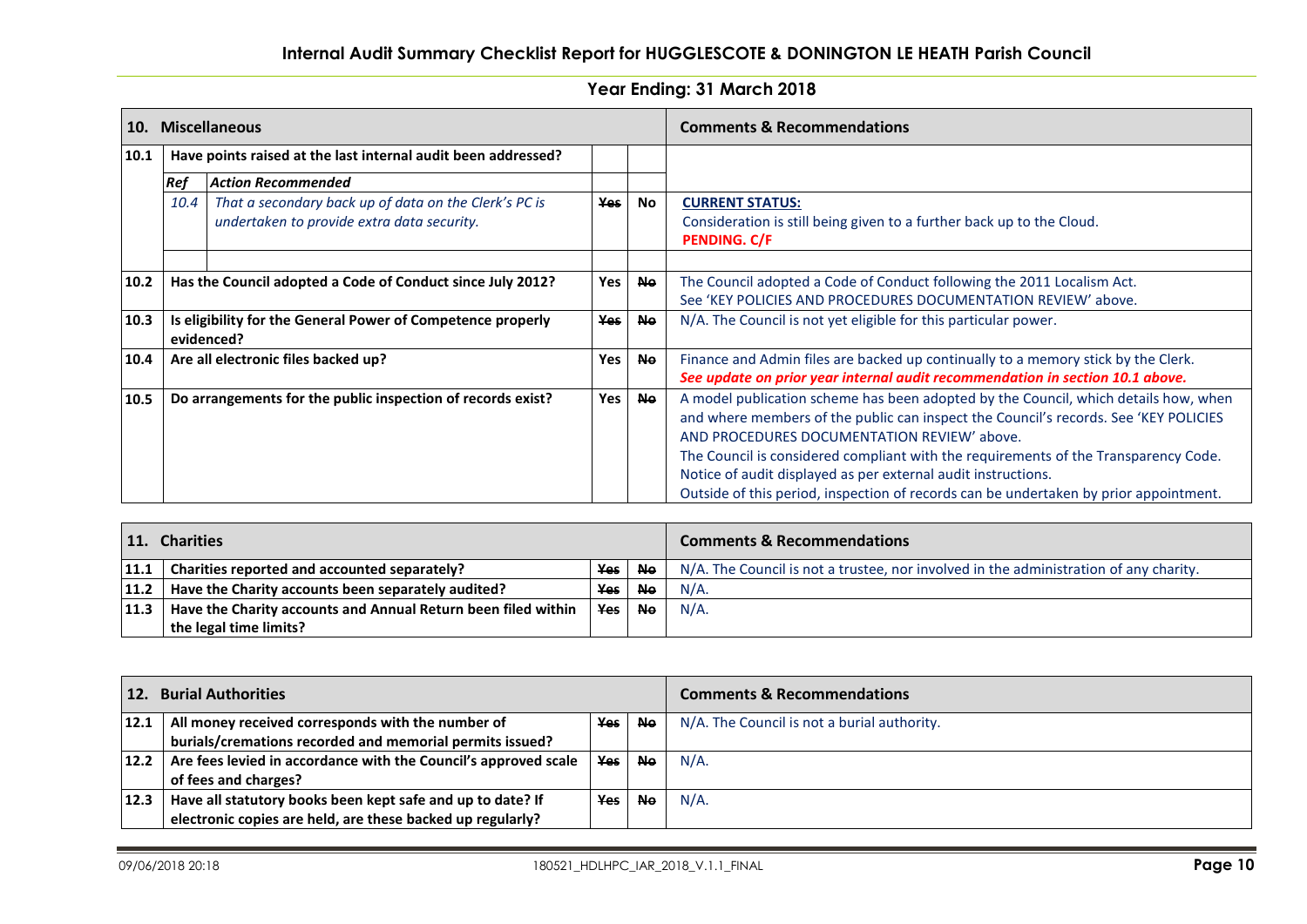# **Internal Audit Summary Checklist Report for HUGGLESCOTE & DONINGTON LE HEATH Parish Council**

| 12. | <b>Burial Authorities</b>                                          |     |           | <b>Comments &amp; Recommendations</b> |
|-----|--------------------------------------------------------------------|-----|-----------|---------------------------------------|
|     | 12.4   Do all internment of ashes have a certificate of cremation? | Yes | <b>No</b> | $N/A$ .                               |
|     | $12.5$   Have the necessary permits, permissions, and transfer of  | Yes | No.       | $N/A$ .                               |
|     | Exclusive Burial Right (EBR) been completed correctly,             |     |           |                                       |
|     | documented and approved?                                           |     |           |                                       |

| <b>13.</b> | <b>Income Controls</b>                                                          |     |           | <b>Comments &amp; Recommendations</b>                                                                                                                                                                                                                                                                                                                                                                                                                                                                                                                                                                                         |  |  |
|------------|---------------------------------------------------------------------------------|-----|-----------|-------------------------------------------------------------------------------------------------------------------------------------------------------------------------------------------------------------------------------------------------------------------------------------------------------------------------------------------------------------------------------------------------------------------------------------------------------------------------------------------------------------------------------------------------------------------------------------------------------------------------------|--|--|
| 13.1       | Is income properly recorded and promptly banked?                                | Yes | <b>Ne</b> | Receipts are normally issued for payments received.<br>Cash and cheques are banked as and when any are received.<br>Outside of the precept, the Council currently has no recurring income, other than the VAT<br>reclaim. Most of the other income arises from grants received which will normally be paid<br>by bank transfer.<br>Income invoices are prepared manually and a file copy retained for a minimum of 6 years                                                                                                                                                                                                    |  |  |
| 13.2       | Does the precept recorded agree to the Council Tax authority's<br>notification? | Yes | <b>No</b> | The precept and CTSG were received in the following instalments and recorded in the<br>accounts:<br>05/09/17: £46,883.50 (50.0% of annual precept), plus £3,178.00 (50.0% CTSG). *<br>25/09/17: £46,883.50 (50.0% balance of annual precept), plus £3,178.00 (50.0% balance<br>of CTSG).<br>The total precept received for 2016/17 was £85,711.00 plus a total CTSG payment of<br>£6,356.00, as per the North West Leics. District Council notification.<br>* = this initial precept payment instalment was deliberately deferred by the Council, so<br>that it could be paid into the newly opened Unity Trust Bank account. |  |  |
| 13.3       | Are security controls over cash adequate and effective?                         | Yes | <b>No</b> | The Council does not normally undertake cash transactions.                                                                                                                                                                                                                                                                                                                                                                                                                                                                                                                                                                    |  |  |

|      | 14. Petty Cash (or equivalent)                                                      |     |           | <b>Comments &amp; Recommendations</b>                                                                                                                                                                                                                                                                                                                |  |
|------|-------------------------------------------------------------------------------------|-----|-----------|------------------------------------------------------------------------------------------------------------------------------------------------------------------------------------------------------------------------------------------------------------------------------------------------------------------------------------------------------|--|
| 14.1 | Is all petty cash spent recorded and supported by VAT receipts<br>where applicable? | Yes | <b>Ne</b> | The Council does not operate any petty cash floats, nor does it hold any corporate debit<br>or credit cards, following the move to the Unity Trust Bank (and the Financial Regulations<br>amended accordingly).<br>The Clerk is now reimbursed for any out of pocket business expenses incurred, which are<br>submitted to the Council for approval. |  |
| 14.2 | Is petty cash expenditure reported to Council?                                      | Yes | <b>Ne</b> | N/A                                                                                                                                                                                                                                                                                                                                                  |  |
| 14.3 | Is petty cash reimbursement carried out regularly?                                  | Yes | <b>Ne</b> | N/A                                                                                                                                                                                                                                                                                                                                                  |  |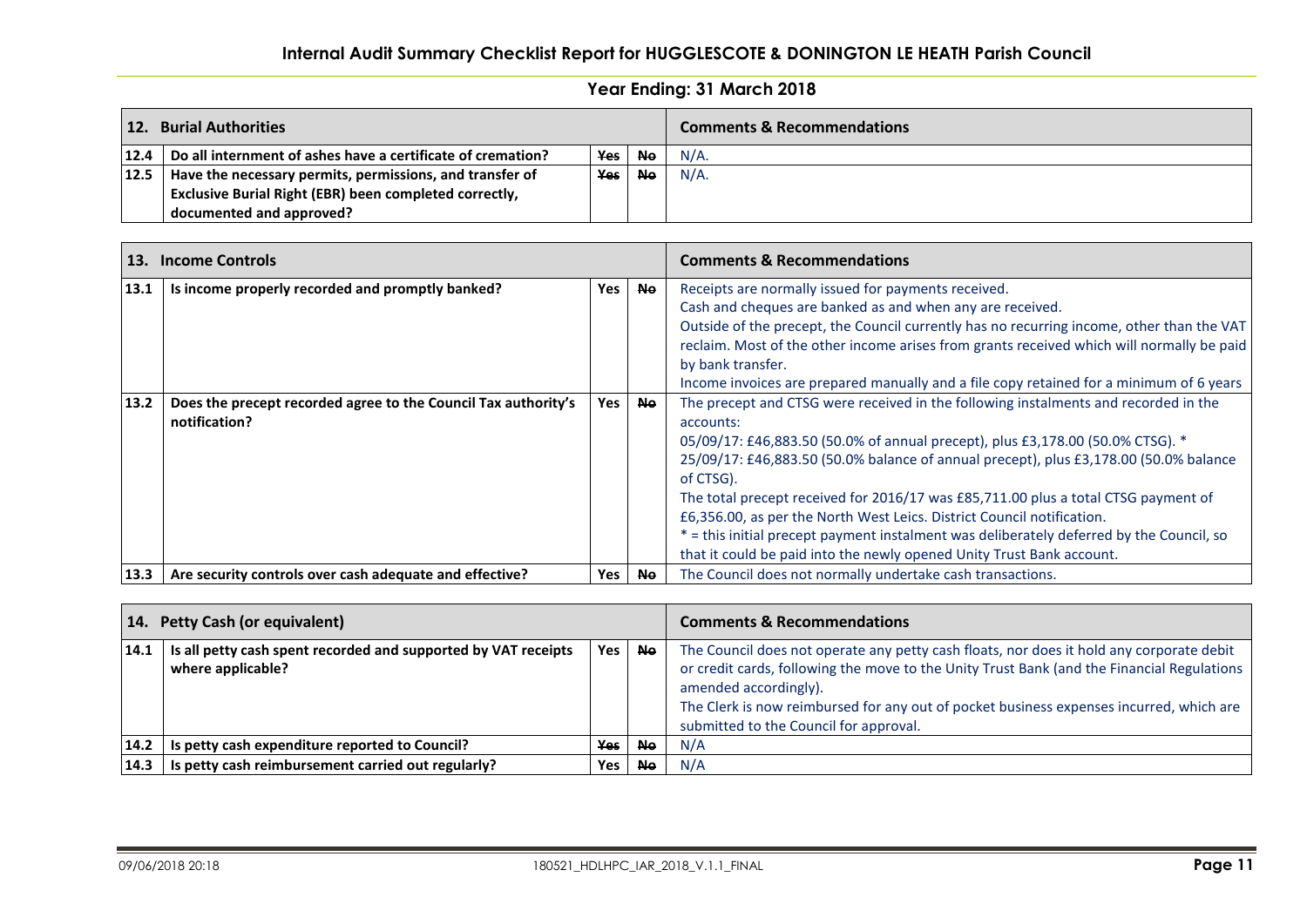| <b>Transaction Spot Check</b>    |                            |                         |                           |                                      |                                              |                                                 |  |  |  |
|----------------------------------|----------------------------|-------------------------|---------------------------|--------------------------------------|----------------------------------------------|-------------------------------------------------|--|--|--|
| Check No.                        | $\mathbf{1}$               | $\overline{2}$          | $\overline{\mathbf{3}}$   | 4                                    | 5                                            | 6                                               |  |  |  |
| <b>Transaction type</b>          | Purchase Invoice           | Purchase invoice        | Purchase invoice          | Purchase invoice                     | Payroll                                      | Remittance                                      |  |  |  |
| Supplier/Customer                | <b>NWLDC</b>               | <b>LGRC</b>             | <b>HCC</b>                | Nicholas Hancox                      | Simon Weaver                                 | <b>NWLDC</b>                                    |  |  |  |
| <b>Invoice/Transaction No.</b>   | 51751772                   | 208                     |                           | 1134.1172.19                         | Apr-17 pay                                   |                                                 |  |  |  |
| <b>Invoice/Transaction Date</b>  | 05/07/17                   | 05/10/17                | 10/10/17                  | 09/02/18                             | 31/05/17                                     | 06/09/17                                        |  |  |  |
| Goods/Services Supplied          | GM Q1 charges              | Gov. Health Check       | Room hire                 | Legal fee-Scout Hut land<br>transfer | Monthly pay                                  | Precept 1                                       |  |  |  |
| <b>Ledger Date</b>               | 20/07/17                   | 26/10/17                | 21/12/17                  | 15/02/18                             | 18/05/17                                     | 05/09/17                                        |  |  |  |
| <b>Ledger Reference</b>          | 397                        | 14                      | 26                        | 34                                   | 390                                          |                                                 |  |  |  |
| <b>Item/Budget Heading</b>       | <b>Grounds Maintenance</b> | Consultancy             | Room Hire/OCE             | <b>Legal Expenses</b>                | Salaries etc                                 | Precept/CTSG                                    |  |  |  |
| <b>Payment Method</b>            | Cheque                     | Cheque                  | Cheque                    | Cheque                               | Cheque                                       | <b>BACS</b>                                     |  |  |  |
| Ref/Cheque No.                   | 397                        | 14                      | 26                        | 34                                   | 390                                          |                                                 |  |  |  |
| <b>Authorised By</b>             | Council                    | Council                 | Council                   | Council                              | Council                                      | Council                                         |  |  |  |
| <b>Order Minute Ref/Signed</b>   | $\sim$                     | $\mathbf{r}$            | $\mathbf{r}$              | L,                                   | $\mathcal{L}_{\mathcal{A}}$                  | $\sim$                                          |  |  |  |
| <b>Delivery Evidence</b>         | Visual check               | Detailed report         | <b>Clerk confirmation</b> | Legal docs                           | Clerk paid                                   | Funds into bank (UT)                            |  |  |  |
| <b>Payment Minute Ref</b>        | 17/103a                    | 17/138b                 | 17/17/a                   | 18/17                                | 17/70/f                                      |                                                 |  |  |  |
| <b>Insurance Value</b>           | n/a                        | n/a                     | n/a                       | n/a                                  | n/a                                          | n/a                                             |  |  |  |
| <b>Payments Date</b>             | 02/08/17                   | 04/12/17                | 16/01/18                  | 19/03/18                             | 23/05/17                                     | 08/09/17                                        |  |  |  |
| <b>Payment Value</b>             | £12867.00                  | £1714.56                | £352.00                   | £817.24                              | £922.92                                      | £46883.50                                       |  |  |  |
| <b>Bank Account Paid From/In</b> | Co-Op Current a/c          | Unity Trust Current a/c | Unity Trust Current a/c   | Unity Trust Current a/c              | Co-Op Current a/c                            | Co-Op Current a/c                               |  |  |  |
| <b>Statement No.</b>             | 77                         | 6                       | 8                         | 11                                   | 74                                           | $\overline{3}$                                  |  |  |  |
| <b>Statement Value</b>           | £12867.00                  | £1714.56                | £352.00                   | £817.24                              | £922.72                                      | £46883.50                                       |  |  |  |
| <b>Timely Payment</b>            | $\checkmark$               | $\checkmark$            | $\checkmark$              | $\checkmark$                         | $\checkmark$                                 | $\checkmark$ (1)                                |  |  |  |
| <b>VAT Recorded</b>              | £2144.50                   | £285.76                 | £0 (VAT exempt)           | £129.54                              | £0                                           | <b>EO</b> (VAT exempt)                          |  |  |  |
| <b>S137 Recorded in Ledger</b>   | n/a                        | n/a                     | n/a                       | n/a                                  | n/a                                          | n/a                                             |  |  |  |
| <b>S137 Minuted</b>              | n/a                        | n/a                     | n/a                       | n/a                                  | n/a                                          | n/a                                             |  |  |  |
| <b>Notes</b>                     |                            |                         |                           |                                      | Incorrect by £0.20.<br>Adjusted in later pay | $(1)$ = see section 13.2 re<br>deferred payment |  |  |  |
| Pass                             | $\checkmark$               | $\checkmark$            | $\checkmark$              | $\checkmark$                         | $\checkmark$                                 | $\checkmark$                                    |  |  |  |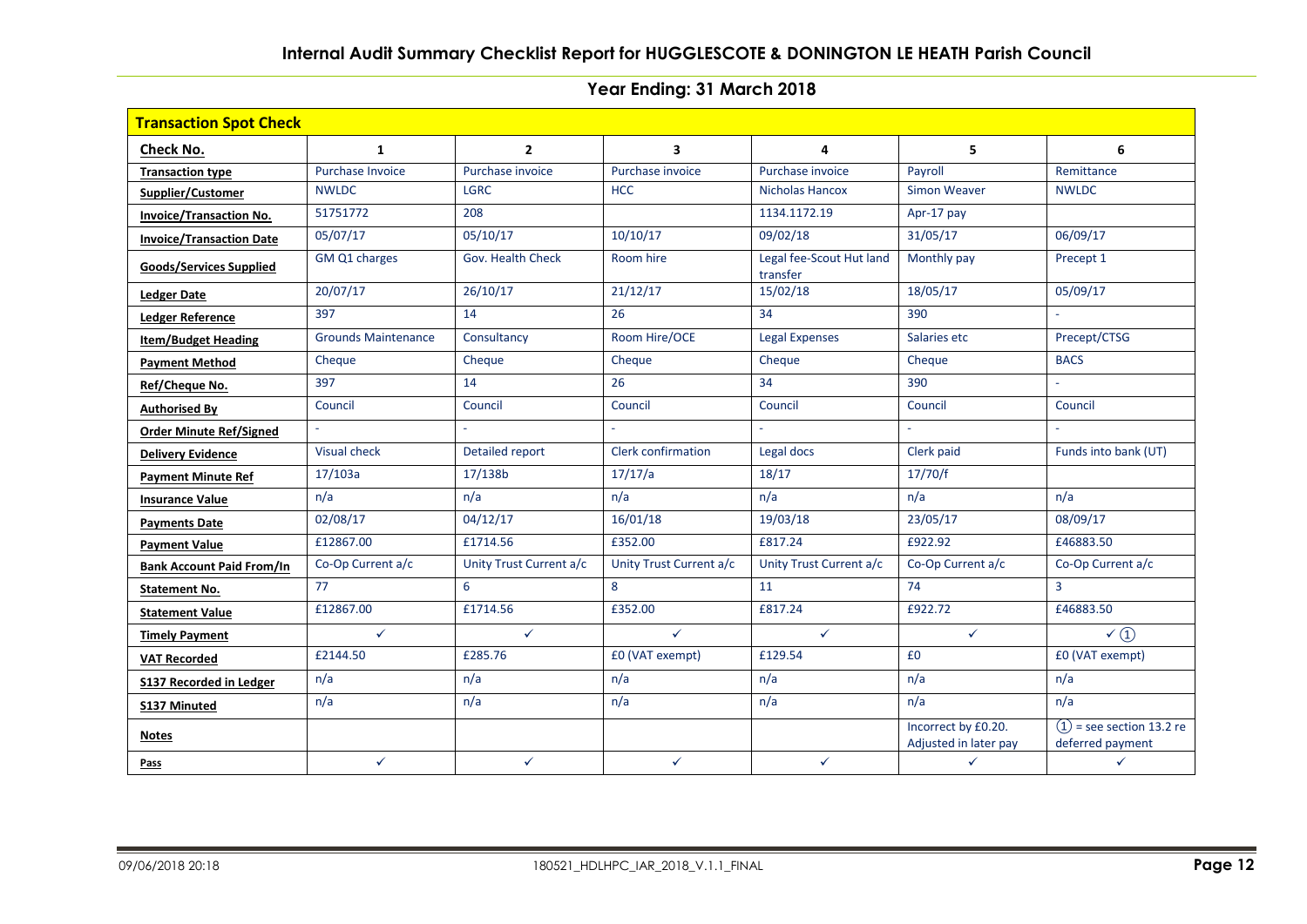#### **Any further comments**

It is again pleasing to report that the Council fulfils its administrative and financial duties in a very satisfactory manner and on a consistent basis. This again reflects positively on the standard and quality of work undertaken by the Clerk. There are no significant recommendations made in this report, other than to remind the Council to ensure that the latest adopted/reviewed versions of its key governance documents are displayed on the Council's website i.e. as per the 'KEY POLICIES AND PROCEDURES DOCUMENTATION REVIEW' schedule at the beginning of this report. This would ensure continued openness and transparency over and above the minimum required by the Transparency Code.

The overall internal audit assurance rating remains as**: GOOD.**

#### **Acknowledgments**

As with the previous year's internal audit, the help and co-operation of Simon Weaver, Clerk to the Council is much appreciated by the internal auditor.

|                                    | (signed)                        | (print)                  |  |
|------------------------------------|---------------------------------|--------------------------|--|
| Internal audit carried out by      | RAMMAN                          | <b>Richard Willcocks</b> |  |
| Audit type (delete as appropriate) | <b>INTERIM</b><br><b>ANNUAL</b> |                          |  |
| Date                               | 09/06/2018                      |                          |  |

| For internal auditor's use only                      |            |  |  |  |
|------------------------------------------------------|------------|--|--|--|
| Section 4 of Annual Return form completed and signed | 21/05/2018 |  |  |  |
| Internal audit report sent to Council                | 09/06/2018 |  |  |  |